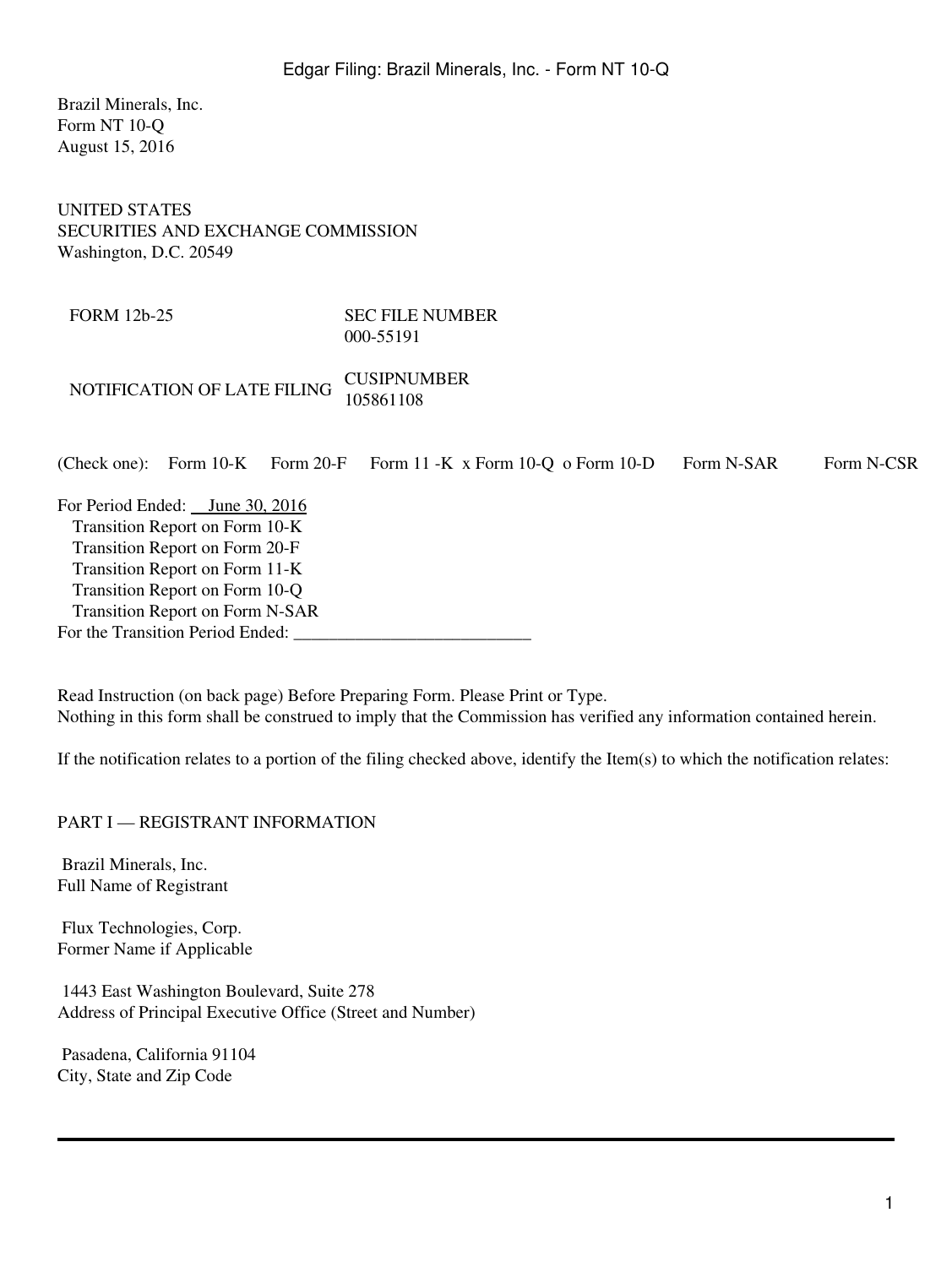## PART II — RULES 12b-25(b) AND (c)

If the subject report could not be filed without unreasonable effort or expense and the registrant seeks relief pursuant to Rule 12b-25(b), the following should be completed. (Check box if appropriate)

(a) The reason described in reasonable detail in Part III of this form could not be eliminated without unreasonable effort or expense

The subject annual report, semi-annual report, transition report on Form 10-K, Form 20-F, Form 11-K, Form N-SAR or Form N-CSR, or portion thereof, will be filed on or before the fifteenth calendar day following the

- (b) prescribed due date; or the subject quarterly report or transition report on Form 10-Q or subject distribution report on Form 10-D, or portion thereof, will be filed on or before the fifth calendar day following the prescribed due date; and
- $(c)$ The accountant's statement or other exhibit required by Rule 12b-25 $(c)$  has been attached if applicable.

## PART III — NARRATIVE

State below in reasonable detail why Forms 10-K, 20-F, 11-K, 10-Q, 10-D, N-SAR, N-CSR, or the transition report or portion thereof, could not be filed within the prescribed time period.

The registrant requires additional time to prepare, substantiate and verify the accuracy of its financial reports. The registrant is in the process of preparing and reviewing its financial information. The process of compiling and disseminating the information required to be included in the Form 10-Q for the period ended June 30, 2016, as well as the completion of the required review of its financial information, could not be completed within the prescribed time period without incurring undue hardship and expenses.

(Attach extra Sheets if Needed)

## PART IV — OTHER INFORMATION

 $(1)$ <sup>Name</sup> and telephone number of person to contact<br>in regard to this notification

| Marc Fogassa 213 | 590-2500                       |
|------------------|--------------------------------|
| (Name)           | (Area Code) (Telephone Number) |

Have all other periodic reports required under Section 13 or 15(d) of the Securities Exchange Act of 1934 or Section 30 of the Investment

- $(2)$  Company Act of 1940 during the preceding 12 months or for such shorter period that the registrant was required to file such report(s) been filed ? If answer is no, identify report(s). Yes No
- (3)Is it anticipated that any significant change in results of operations from the corresponding period for the last fiscal year will be reflected by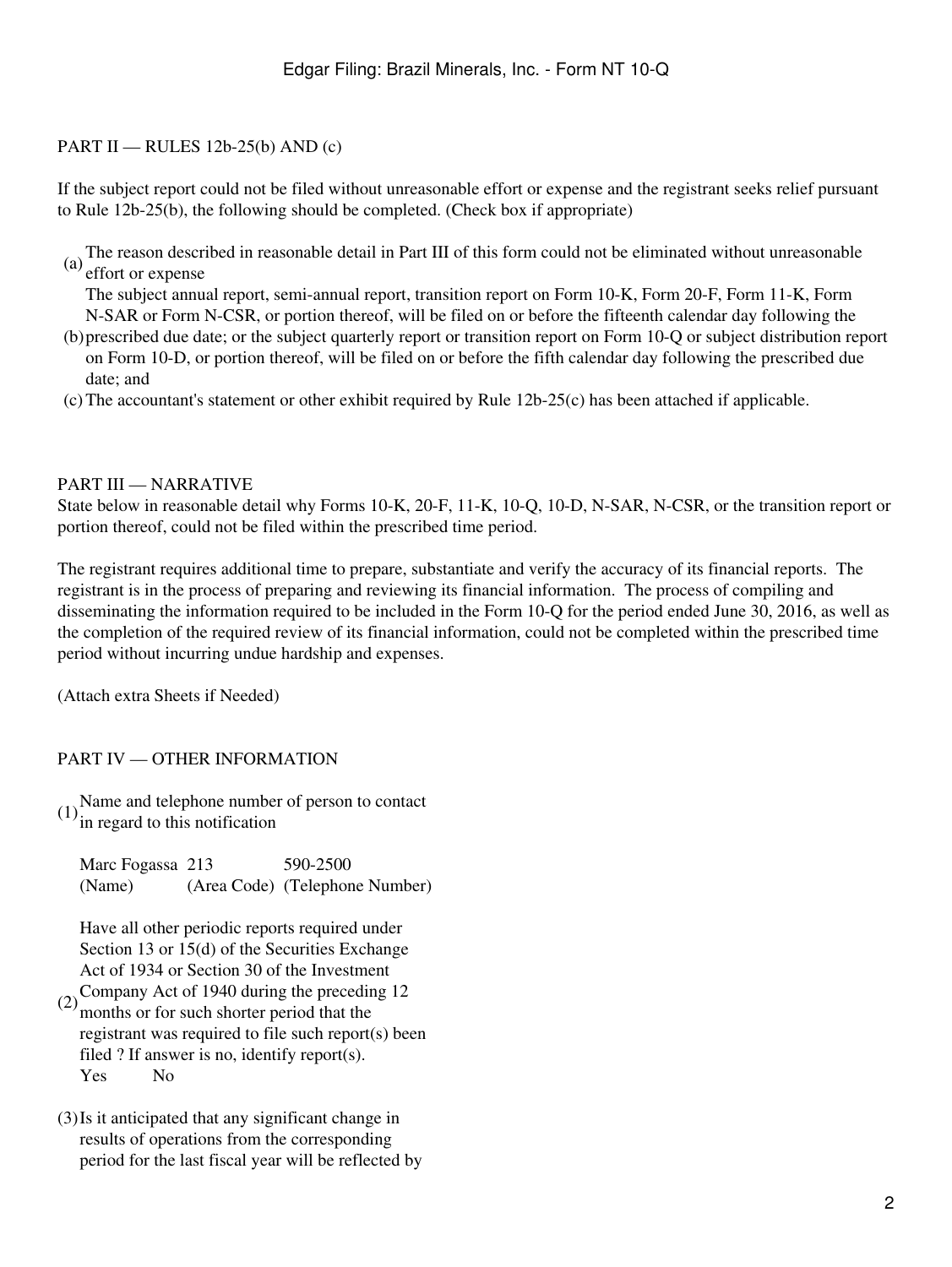the earnings statements to be included in the subject report or portion thereof? Yes No If so, attach an explanation of the anticipated change, both narratively and quantitatively, and, if appropriate, state the reasons why a reasonable estimate of the results cannot be made.

The Company anticipates certain changes from prior year in its financial statements, the details of which will be described in footnotes to the statements and in management's discussion of operations in the Form 10-Q.